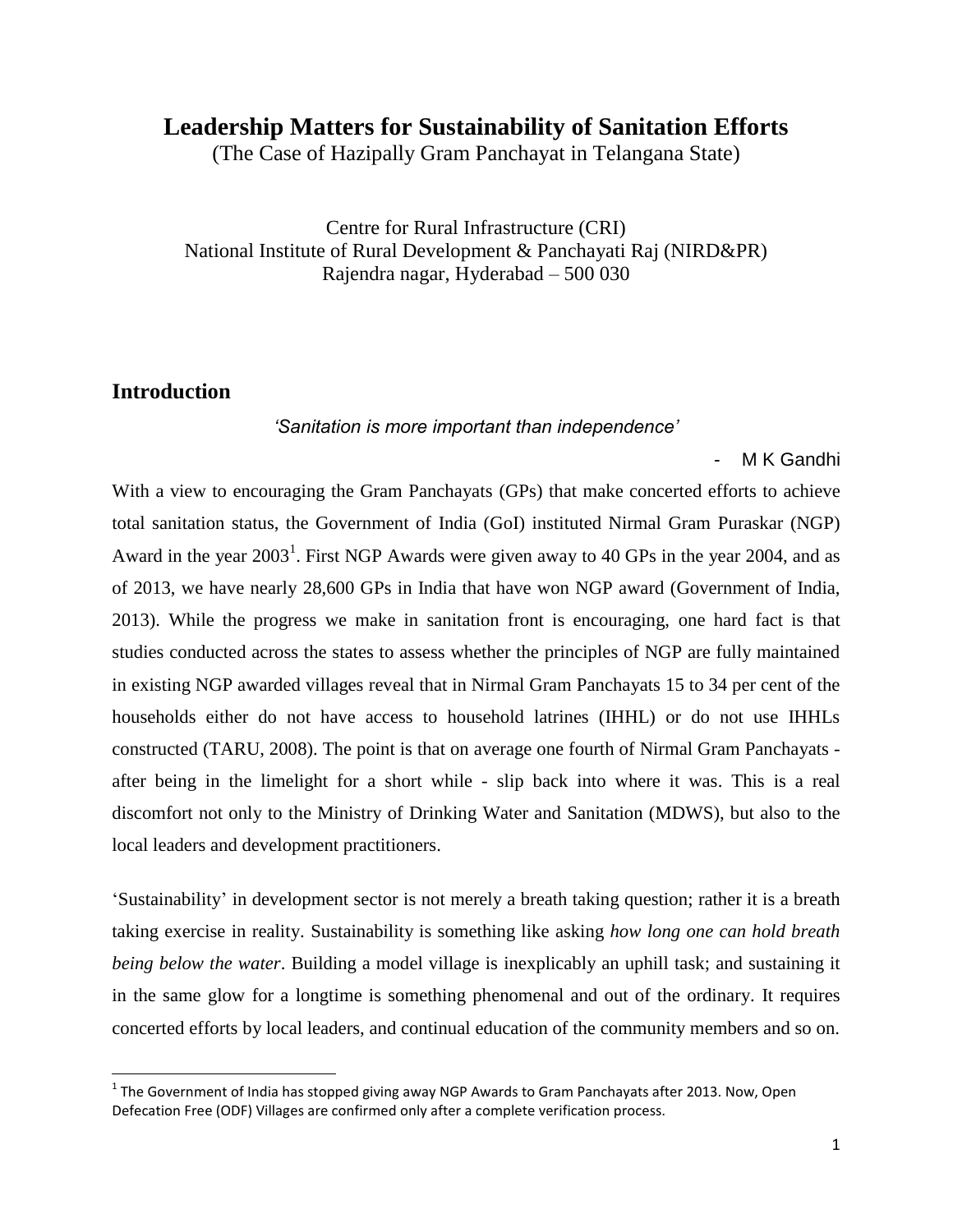A Nirmal Gram Panchayat (GP) in Mahaboob Nagar district of Telengana stands extraordinary as a clean village for over a decade now. That is Hazipally Gram Panchayat near Shadnagar in Telengana State. Hazipally is found to be sustaining Nirmal Gram status (awarded by GoI) for over 8 years now. It's heartening to notice that Hazipally as a model village has gone into the school curriculum in Telengana state. Incidentally, this is also an action research village of the National Institute of Rural Development and Panchayati Raj (NIRDPR), Hyderabad since 2008. What marks off this village to articulate the sustainability factor so eloquently, is the single question that this study explores. This is an exploratory study that employs case study method. The conditions, people of Hazipally lived in, about 15 years ago is presented in  $Box - 1$ .

### **Box – 1: Hazipally Village Profile: Past**

In the year 2000, Hazipally had about 160 households, and today it has 252 households. Hazipally is a single habitation Panchayat with 252 households with a population of 876. Size-wise, it is smaller than an average Telengana Gram Panchayat. That makes it close-knit, although the social composition of Hazipally has Backward Community (BC) and Scheduled caste (SC). BC households are the majority. There are about 70 households that belong to SC, and one household that is Muslim (minority). Agriculture and animal husbandry are the main stay of the people. They grow crops like paddy, maize, and vegetables, and sell them in Shadnagar market. About two decades ago, Hazipally was a typical Indian rural village with all the faiths and superstitions an Indian rural sociologist generally talks about such as caste divide, illiteracy, attributing ill-health to the anger of local deity *Pochemma* (a form of goddess *Kali*), living a life as prescripted by fate, and looking up to the god for fortune to rain on them.

The rural infrastructure facilities such as drinking water, drainage, household sanitation, school sanitation were all abysmally poor. Drinking water scarcity during summer months was a common feature that people had learnt to live with; household latrine was something they never gave a thought about. There are also stories narrated of outsiders driven away from Hazipally for they covertly tried 'religious conversion' on the pretext of doing development service. The role of women was confined to family, and farm. Children were left to grow up for themselves. Mothers had no idea of early child-care nor of child nutrition. Children went to school more for the noon-meal given, rather than for any educational atmosphere. In 1990s open defecation was the general social norm. Even the local primary school did not have toilets for children to use one - or at least to have seen one.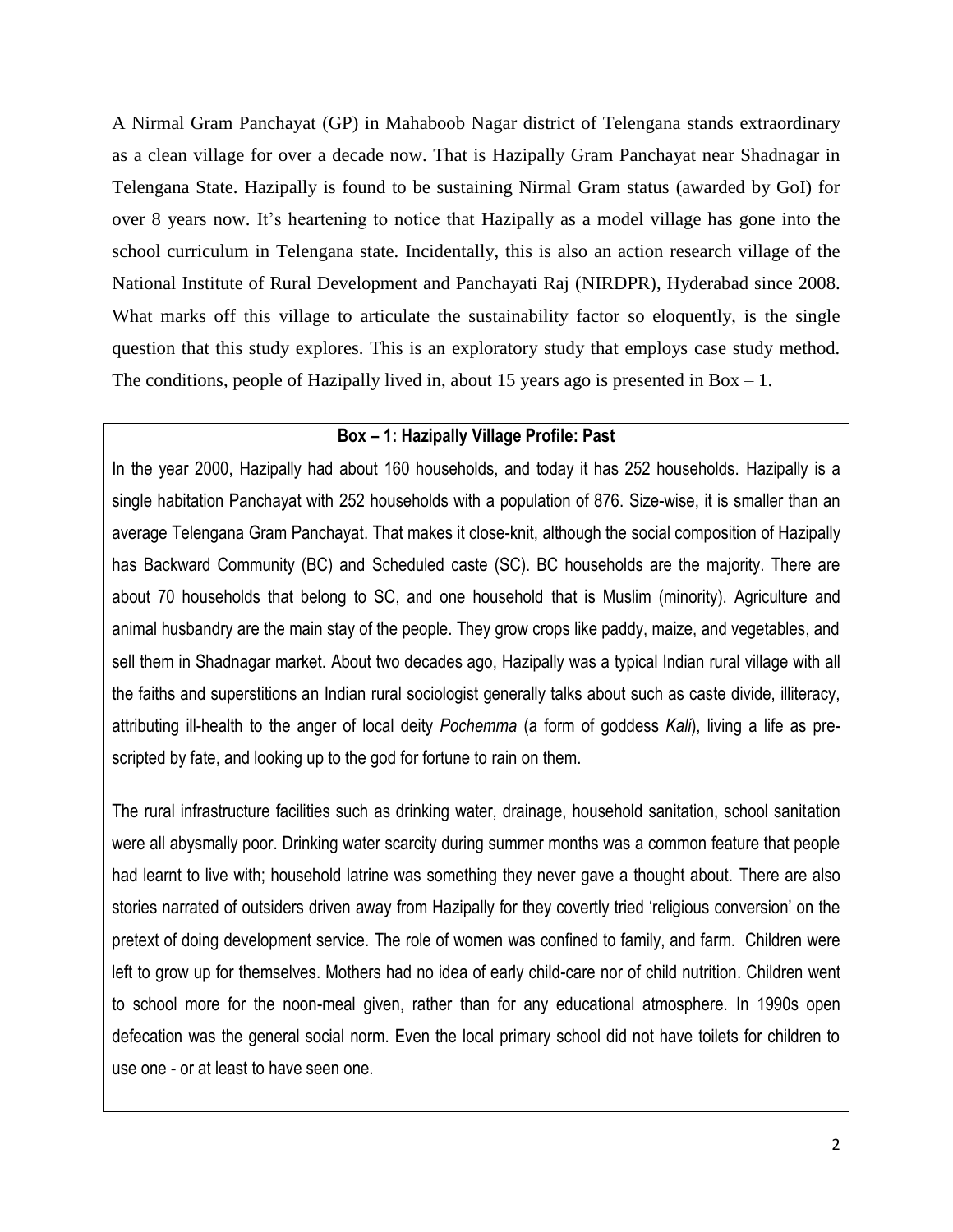Caste system was conspicuously prevalent until late 1990s. The infamous two-tumbler system in tea-stalls was in practice in Hazipally also, which was abolished after a caste clash that exploded in 2003. That caste clash erupted over 'cooking and serving mid-day meal' in the local primary school. It went to the extent of an Ex-MLA visiting Hazipally to pacify people. After the dust got settled, local leaders (Srinivas and his friends) organized 'dinning together' function where all the caste groups gathered; sang national unity song, and had dinner together with a promise to respect each other. Since that time, there has been no mention about caste in Hazipally, and no conflicts amongst communities.

### **A Social Worker Getting Officially Elected as Panchayat Sarpanch**

Hazipally was in the slumber of despair due to poor socio-economic infrastructure, caste based discrimination, and lack of cooperative vision until 1990s. One young man Mr Srivanivas after he obtained a B.Com degree - started involving himself in socially useful actions that set in motion ameliorating the conditions of the masses in Hazipally. This degree holder's efforts during summer months to supply drinking water from Shadnagar (a town about 8 km away) to households in Hazipally dragged some of his friends also to lend a helping hand to his efforts. Mr Srinivas invested his time and money in community development without ever asking what he was getting back. Asked why he was doing all that, who is currently the Panchayat Sarpanch of Hazipally, he says: *the contentment of having done something good to the village I was born in; and my work used to be sustained by the good words of people who benefited through the social good I produced, and later got on a faster track by the support extended by officials and government institutions.* 

After the Constitutional Amendment Act got passed in 1995, when the  $2<sup>nd</sup>$  Panchayat elections to Gram Panchayats were slated Mr Srinivas's friends suggested him to contest in the election. Srinivas did contest and as expected by his friends, he officially got elected to power as Panchayat Sarpanch of Hazipally in 2001. His position as Panchayat Sarpanch of Hazipally gave him the opportunity to try implementing things he had been dreaming of, and exposed to in the past but did not have the means to implement. His official position as Panchayat Sarpanch did away with the constraints he faced earlier trying to do things on his own. He got a team of Ward Members to work with, and also got the support of the development machinery of the government departments, and funds to carry out development works. He rolled out a series of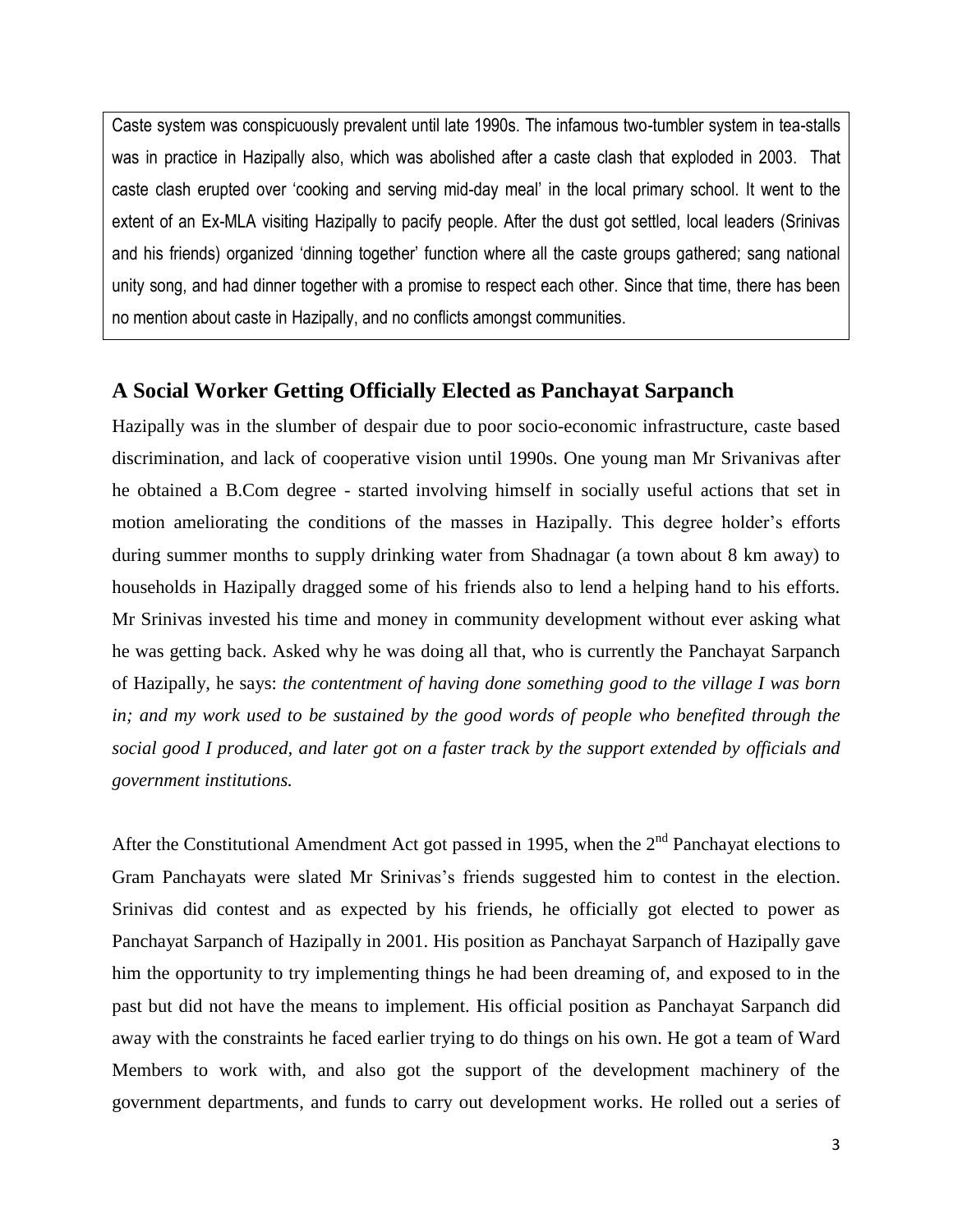development interventions in sectors like: social welfare, child development, drinking water supply, sanitation, cement streets / lanes within the village, underground drainage, and health and hygiene in local school and so on.

#### **Keeping Village Development on the Priority**

Tapping assistance from various schemes of the Central and State Governments (such as Janma Bhoomi), he started building social infrastructure such as drinking water facility, cement streets / lanes, centralized underground drainage system for domestic waste water disposal, latrines for every household, school sanitation, *anganwadi* sanitation etc. when the works were halfway through, his tenure as Sarpanch came to close in 2006-07. According to the Panchayats Act, the opportunity for Panchayat Sarpanch had to be passed on to a woman from SC community, who would contest and win election. Recognising the social-mindedness of one Ms Jangamma, everyone - including Mr Srinivas - supported her to become successor Sarpanch of Hazipally. Ms.Jangamma became the Panchayat Sarpanch in 2006-07. Jengamma continued implementing Hazipally Development Plan with the active support of Srinivas and his friends. They cooperated with each other for they understood that both of them work for the same goal - village development. Socially, they come from different communities; and politically, they support different political parties when it comes to Lok sabha elections. But when it comes to matters related to Hazipally development, they stand together. All the more, one can observe during visit to this village, they listen to each other, with due respect. With them, the 'purpose' took priority over themselves, as individuals coming from different caste groups or leaders belong to different political parties.

#### **Hazipally Becomes a Nirmal Gram Puraskar Awardee**

The efforts made since 2001 made many household to own and use toilets since 2003. In 2003, almost all the houses had toilets, and in 2007, a few left over households (60 of them) also completed constructing one for them. So, since 2007 every household in Hazipally own a latrine, all the streets have centralized drainage network, schools and anganwadi toilets are functional, solar lights illuminate the streets, and permanent arrangement for street cleaning and solid waste disposal are in place. Today the local school has a usable and clean toilet that the children are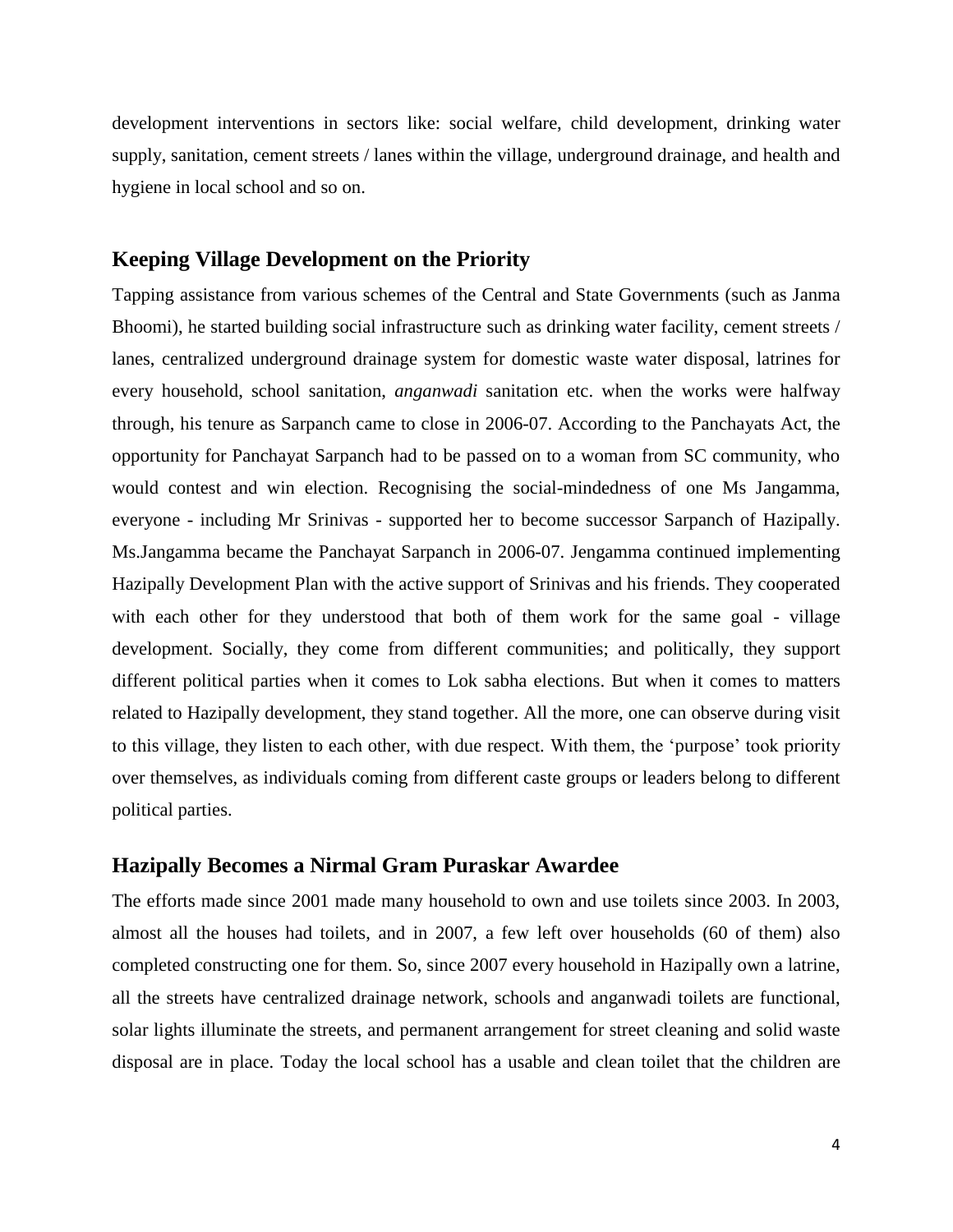using regularly, and the children have been trained in proper use and maintenance of latrines. All the 252 households have drinking water supply through individual house service connections.

In November 2008, Hazipally received the State Government's *Shubhram* (Clean) Award. In December 2008, Hazipally won the prestigious Nirmal Gram Puraskar (NGP) Award from the President of India. Winning these awards was not as simple as it is presented here. The efforts made by Panchayat functionaries to elevate Hazipally to attain the status of NGP require a full narration. However, we shall put them in a nutshell as follows. Other than the regular IEC campaigns, personal communication of local motivators at the door steps of every household, their efforts included:

- A resolution was passed at the Hazipally Gram Sabha meeting that Hazipally shall become Open Defecation Free (ODF) within two year period since the passing of the resolution.
- It was resolved in the Gram Sabha that the violators (those who feel comfortable 'doing it in the open') shall do it after paying a penalty of Rs.500 per day to the Gram Panchayat Office.
- There were laggards who took it easy, and went on their own dirtying in open. Srinivas along with his friends used to get up early in the morning, and went round whistling, 'illuminating the mapped area for open defecation' with torch light, and threatening to take away their Family Ration Card or cut government pension if any they were receiving, or pictures in a camera to display those pictures on important places in the village. These efforts embarrassed the resisters. This was done for almost six months to bring the laggards also to fall in line. Ms.Jangamma took the lead for it amongst women.
- With a view to stopping the use of plastic carry bags local shops adopted a system of 'pass on cloth bag system'. The means the customers who forgot to bring cloth bag from home, can borrow a cloth bag from local shops, which s/he has to return to the shop through any neighbor who might visit the shop next. Or bring it the next time you come.
- NSS volunteers from Colleges in Shadnagar used to camp in Hazipally for which Hazipally used to provide board and lodging. These volunteers also went door to door educating people on the importance of using toilets, hand washing with soap, and sanitation practices that lead to healthy living.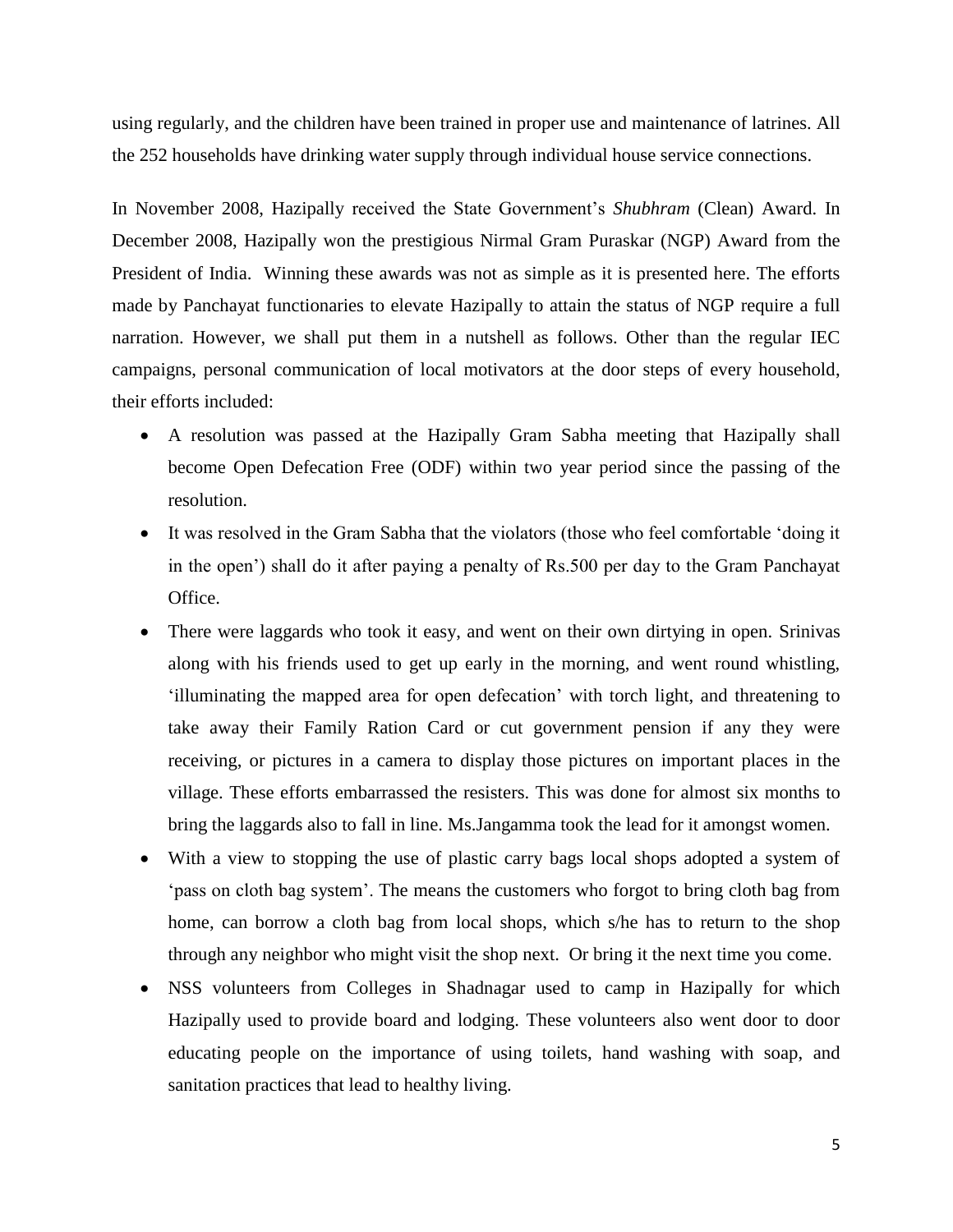The NSS volunteers also engaged themselves in cleaning up common places in the village, joining hands with local volunteers. They also educated the school children on personal hygiene and school sanitation.

The NIRDPR, Hyderabad has been supportive of all the developmental initiatives undertaken at Hazipally. NIRDPR arranged continual community education /leadership development programmes; exposure trips to Rural Technology Park (RTP), and motivated women Self Help Groups (SHGs) to move beyond savings and credit in order to take up supplementary income generating / entrepreneurship activities etc. Besides this, NIRDPR has been taking national level and international level trainees to pay a visit to Hazipally describing Hazipally as a Model Village or as one of the Cleanest Villages in India. This constant visit by such trainees from other parts of the country, and from outside the country has also indirectly necessitated the local leaders to sustain the good works, and cleanliness of the village. The efforts of the two local leaders coupled with the support rendered by various departments of the government and the NIRDPR resulted in Hazipally winning several awards and recognitions, and carve out a place for itself in the village development map of India.

Hazipally became a subject of study under Social Studies for school children in class VI in Government run schools of Telengana State in the year 2012-13 (Director of School Education, 2012). This is a real honour for the people of Hazipally, and a fitting acknowledgement to the torch bearers at Hazipally namely Mr Srinivas – now in his 40s; Ms Jengamma – now in her 50s, and of course, with their team of Panchayat functionaries. Hazipally has become an attraction for development tourists. Hazipally keeps receiving visitors almost every week. Hazipally is a model village not only for village development, but on a philosophical point. Viz. *How much we all can achieve together if only we started working without making micro-calculations on who gets the credit*. Another vital point to learn from this Gram Panchayat is *Hazipally is a typical case of how ordinary people can produce extraordinary development outcomes if only mutual support and cooperation existed between two successive Panchayat Sarpanches, who nurtured and worked on the same vision*.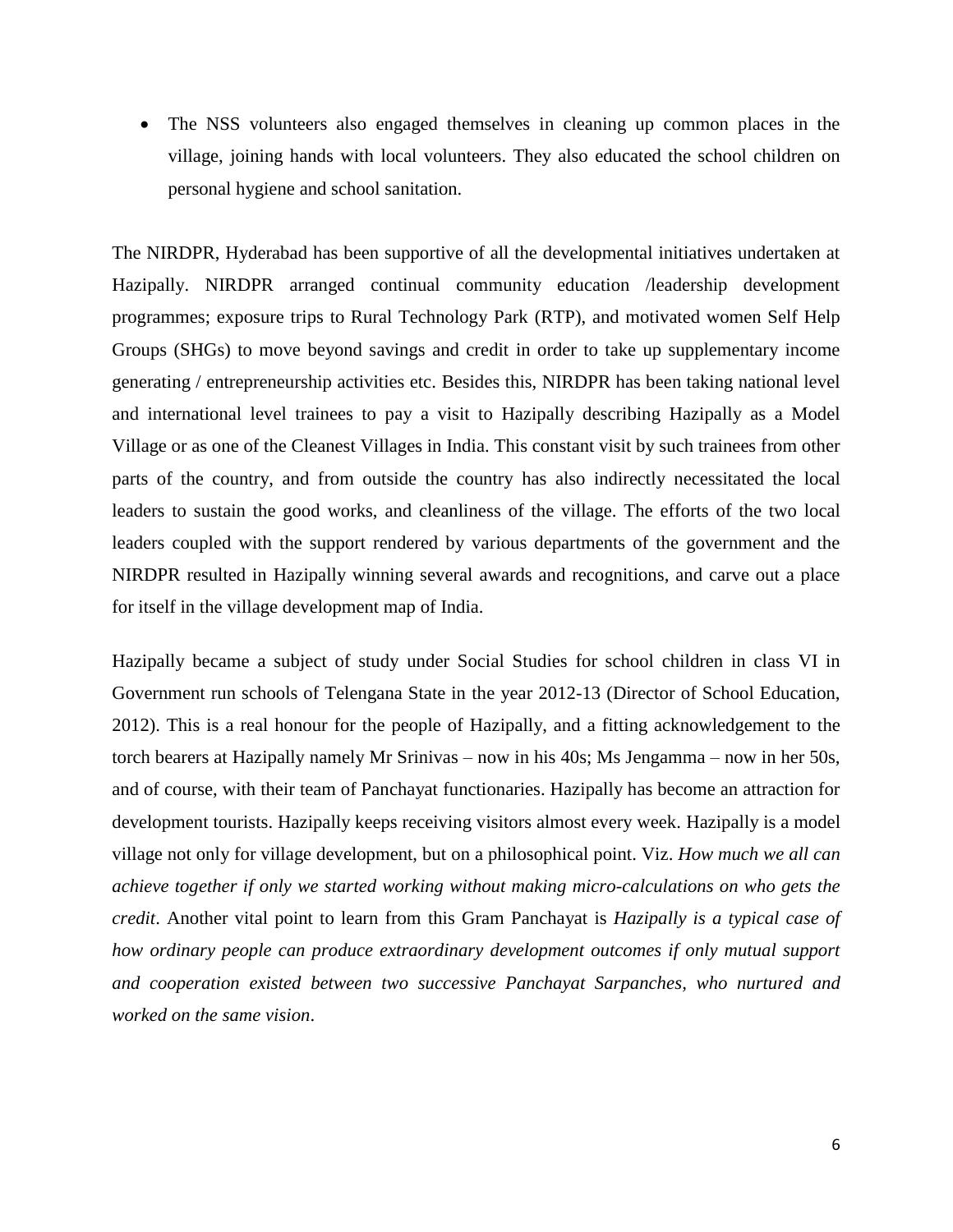# **Box – 2: Awards and Recognition that Hazipally has received**

- In November 2008, Hazipally received the State Government's *Shubhram* (Clean) Award.
- In December 2008, Hazipally won the prestigious Nirmal Gram Puraskar (NGP) Award from the President of India.
- In 2010, the Mandal Panchayat gave away *Shubhram* (Clean) Award to Hazipally.
- In March 2015, Hazipally won the prestigious Rajiv Gandhi Panchayati Swashakti Karana (RGPSA) Abhiyan Award from the Ministry of Panchayati Raj (GoI), with cash prize of Rs.8 lakhs.

# **Personality Cult of the Local Leaders**

 $\overline{a}$ 

Culture plays an important role in development – the culture of trying to give back generously to the village one was born in. The cultural traits of leaders (and elders) in a given community are pivotal to set a village on a development path. In that respect, two Panchayat Presidents (Srinivas and Jengamma) of Hazipally deserve to be mentioned as torch bearers of development outcomes in Hazipally. Srinivas was elected Panchayat Sarpanch from 2001- 2006; and Jangamma was elected Panchayat Sarpanch from 2007 to  $2012^2$ . Currently, when this story was being written up in April 2016, Srinivas is the Panchayat Sarpanch again – this time unanimously selected. So, together these two leaders have steered village development in Hazipally for nearly 15 years. Leadership of Hazipally alternated between Srinivas and Jengamma, which in literal terms means – persons who got elected as Panchayat Sarpanch in the successive local body elections in Hazipally were different, but practically their development agenda was one and the same. This unified vision has caused the change desired. This has provided the continuity required in development efforts to render positive outcomes.

While that's fascinating, we must quickly add here that these two persons we refer to as leaders are atypical to the leadership traits that we are familiar with. In the sense, we need to discover a new leadership genre to describe them. For instance, Srinivas is a college degree holder, and Jangamma never went to school. They talk little - they never talk aloud; they wear smiley when

 $^2$  During a short period from 2012 – mid-2013, Panchayats in the undivided Andra Pradesh were managed by Special Officers appointed by the government. Even during that period, the special officer assigned for Hazipally is reported to have been very supportive of the local developmental initiatives undertaken by Srinivas, Jangamma and their team of ward members.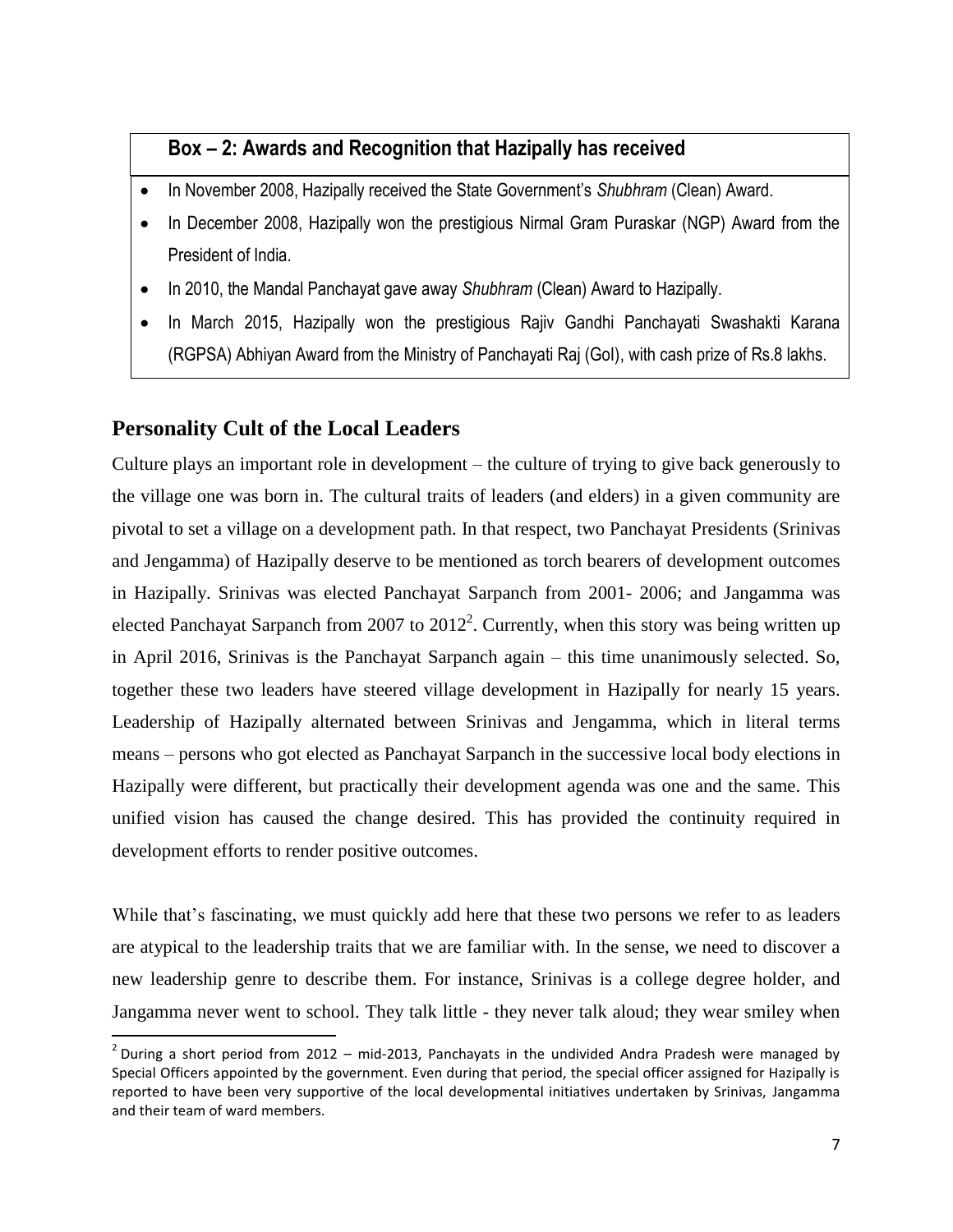you describe them as 'leaders' - and they don't gesture approvingly. When you take a contingent of visitors to Hazipally even at a short notice, you find both of them are there for you – arranging seats for the visitors to have a development chat comfortably. At times, when Srinivas as the Sarpanch, if he is away on some official work in the town, you find Ms.Jangamma doing the local coordination for the visitors you took.

These might look strange for an outsider because these are atypical to the leaders we see today, or leaders we know of. Srinivas and Jengamma consider them as village level development workers - no matter who the Sarpanch is, they are there to work for the village. For them, they are more village level workers. For us, they belong to an indescribable leadership genre.

#### **Factors that have contributed to Sustainability**

Eight important factors can be attributed as having contributed to the sustainability of Hazipally village development. They are:

- 1. Schumacher's 'Small is Beautiful' thesis works in Hazipally. This is a small single habitation Panchayat with about 250 households. Handling a small village with one habitation is relatively easy compared to an average Telengana village where we usually have more than 2, 3 habitations with not less than 1000 households.
- 2. Two successive Panchayat Sarpanches both of them unassuming and very humble have nurtured and worked on the same vision. They have worked unmindful of who gets the credit. In fact, their eyes are on development outcomes rather than on who gets the credit for every single development mile stone they facilitate Hazipally cross.
- 3. Multiply the development efforts by bringing in persons and institutions that are facilitative of development (or be of assistance in Hazipally development) viz. NIRDPR and local college NSS volunteers and so on.
- 4. Women SHGs of Hazipally that got social awareness and economic empowerment realized the place of sanitation and personal cleanliness in improving the quality of living.
- 5. Hazipally after it attained the status of NGP started being viewed as a model village on several respects including community participation, good governance, total sanitation, centralized drainage network and so on. The NIRDPR has been constantly taking national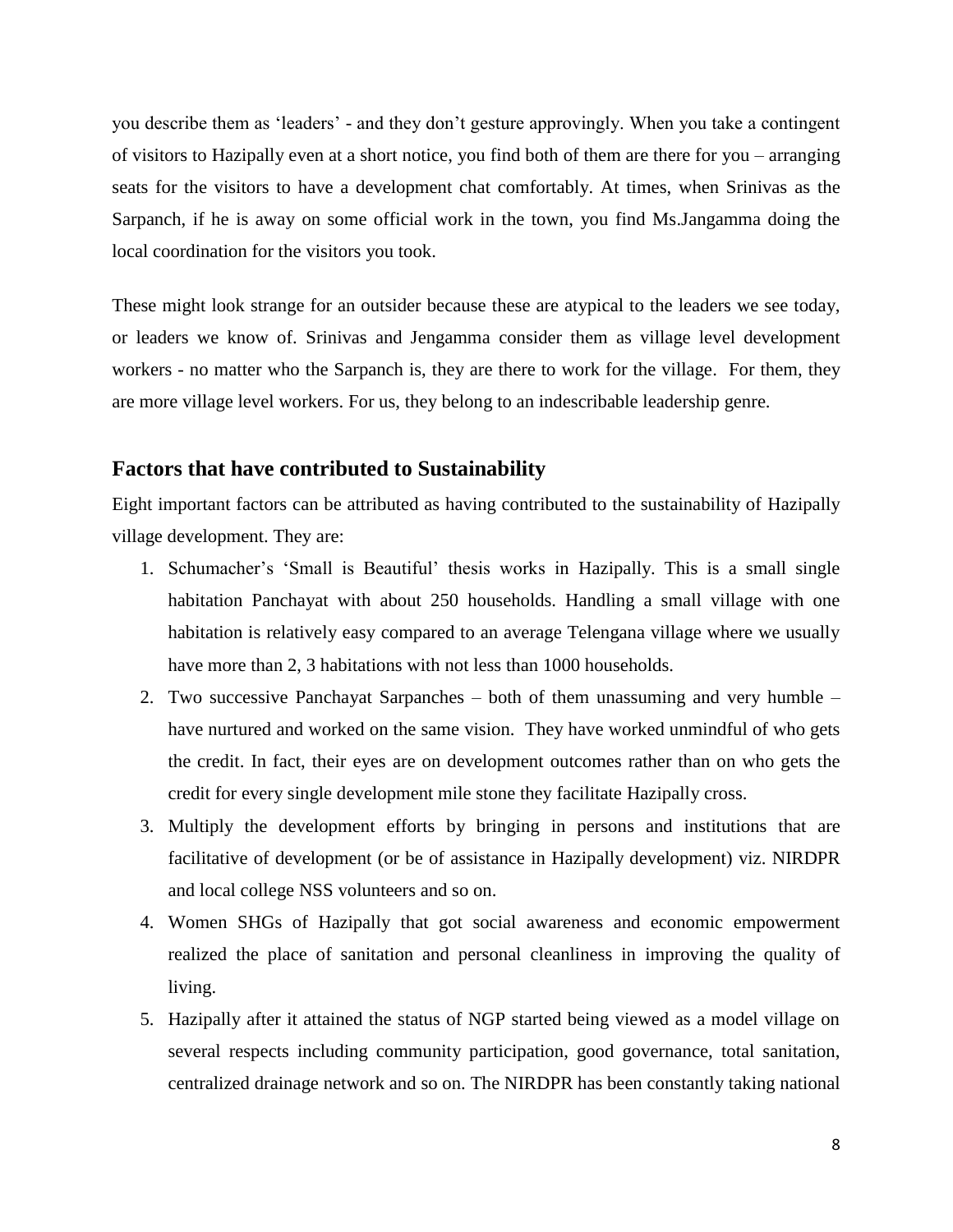and international level development professionals to Hazipally. So, there is external expectation to keep it a model village. It naturally becomes imperative for local leaders to upkeep the status so as 'not to be viewed as not being worth the salt'.

- 6. Meticulous collection and proper use of house tax and land revenue cess.
- 7. In 2001, Srinivas had to contest in the Panchayat election to get elected as Sarpanch of Hazipally. In the recent Panchayats elections held in 2012-13, people 'unanimously announced' Mr Srinivas as Sarpanch of Hazipally. This explains the commitment in Srinivas that people could take notice of.
- 8. The support rendered by BDO, DRDA and the District Collector of Mahaboob Nagar district.

Asked about the reasons behind the sustainability of development efforts and benefits, Mr Srinivas says: *We got NGP Award in 2008. It was given away by the President of India. SEVENTY PEOPLE from Hazipally (along with Jangamma, then GP President) went to Pune to receive the NGP Award, although as per protocol only Jangamma was given a pass to be present in the function and get on the stage to receive the Award from the President of India. We were all eagerly waiting outside the function hall for Jangamma to come out with the award so that we did not have to wait until she arrived in Hazipalli for us to feel that award with our hands. One can imagine the 'ownership' we all felt of the award. That means we have to live up to that – so that the award makes sense. It's not a toy we were given, it is a rare award only about 30,000 Panchayats in India have qualified for, until 2015. When you receive an award – from a person of the eminence such as the President of India, we must live up to that – that's honouring the award and respecting the institution, which conferred the award. This spirit sustains us. This spirit makes us work harder to keep up the clean village status.* 

#### **Conclusion**

The Panchayat has all the potentials to become a model in establishing an e-governance system. Then move towards winning Gram Ratna Award.